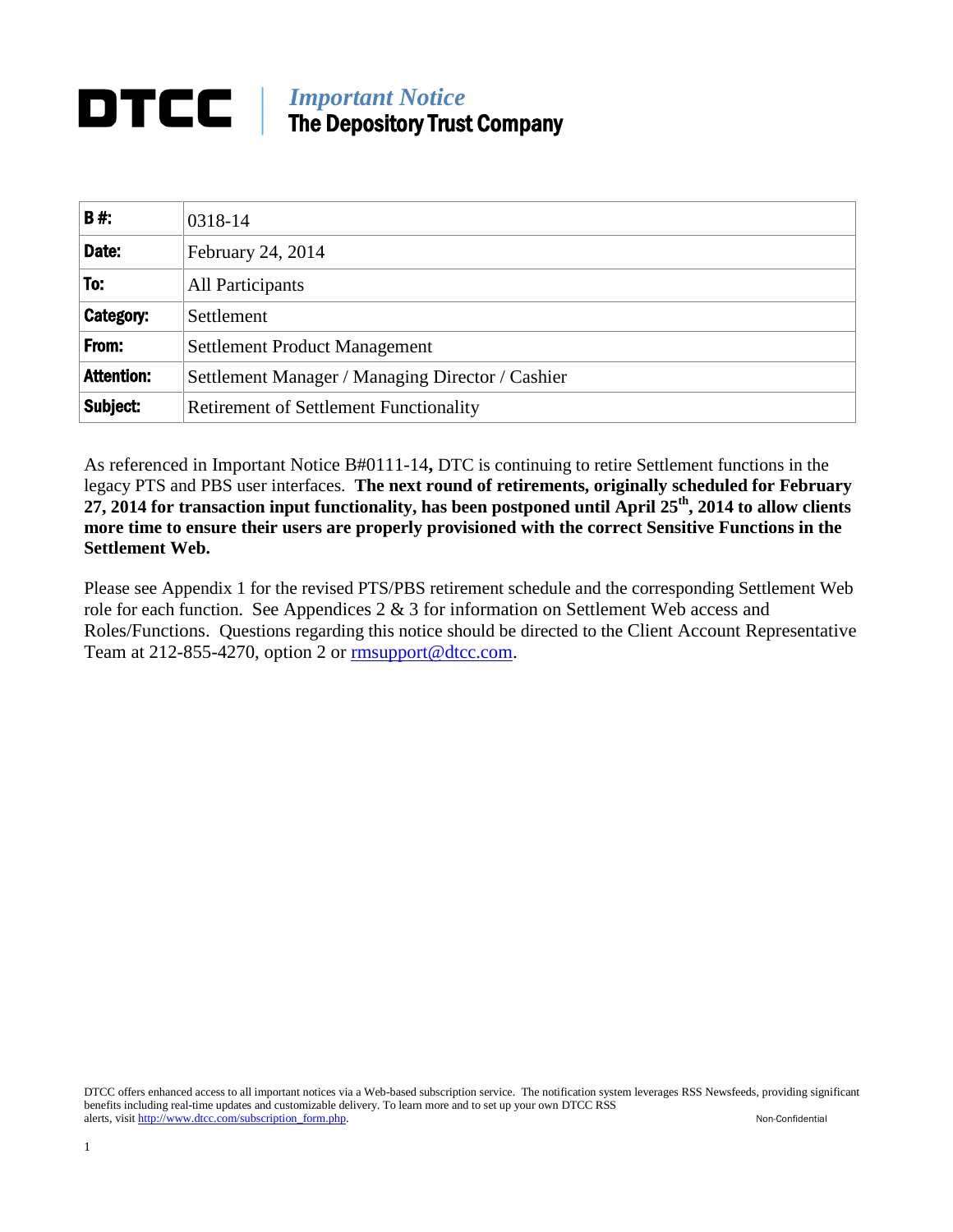| <b>APPENDIX 1</b>                                                                                                                                                                             |                                              |                                                                                                              |                                              |                                                                                                                                                        |                                         |
|-----------------------------------------------------------------------------------------------------------------------------------------------------------------------------------------------|----------------------------------------------|--------------------------------------------------------------------------------------------------------------|----------------------------------------------|--------------------------------------------------------------------------------------------------------------------------------------------------------|-----------------------------------------|
| <b>Settlement Web Function /</b><br><b>Settlement Web Update Role</b>                                                                                                                         | <b>Settlement</b><br><b>Web Live</b><br>Date | <b>PTS/JPTS Menus</b>                                                                                        | <b>PTS/JPTS</b><br><b>Retirement</b><br>Date | <b>PBS</b> Menu                                                                                                                                        | <b>PBS</b><br><b>Retirement</b><br>Date |
| <b>Pending Activity /</b><br>Any Core Role with Transaction Update                                                                                                                            | 2/1/2012                                     | PEND, PENC, PNCN, PNDC,<br><b>PNDM</b>                                                                       | 10/17/2013<br><b>RETIRED</b>                 | <b>Pending Activity</b>                                                                                                                                | 1/24/2014<br><b>RETIRED</b>             |
| Day Deliver Orders /<br><b>Sensitive Function 2</b><br>Federal Reserve Deliver Orders /<br><b>Sensitive Function 2</b><br>Future Dated Deliver Orders (NDOs) /<br><b>Sensitive Function 2</b> |                                              | DO, DOAP, DOAD, DOAR,<br>DOCD, DOLD, DORI, DOT,<br>NDO, NDOA, NDOB, NDOD,<br>NDOM, NDOO, NDOR,<br>NDOT, NDOU |                                              | Quick Deliver Order Input,<br>DO Reason Code Inquiry,<br>DO Reason Code Add/Update/Delete,<br>Fed Deliver Order Input<br>Day/Night Deliver Order Input |                                         |
| <b>Premium Payment Orders /</b><br><b>Sensitive Function 3</b><br><b>Security Payment Orders /</b><br><b>Sensitive Function 3</b>                                                             |                                              | POLI, POLU                                                                                                   |                                              | <b>Premium Payment Orders, Security</b><br><b>Payment Orders</b>                                                                                       |                                         |
| Account Segregations & Releases /<br>Sensitive Function 4                                                                                                                                     | 6/1/2013                                     | SEG, RSEG, RSGT, SSEG,<br><b>SEGT</b>                                                                        | 11/22/2013<br><b>RETIRED</b>                 | Segregation/Release,                                                                                                                                   | 4/25/2014                               |
| <b>Memo Segregations /</b><br><b>Sensitive Function 5</b>                                                                                                                                     |                                              | <b>MSEG, MSGT</b>                                                                                            |                                              | <b>Memo Segregation/Release,</b>                                                                                                                       |                                         |
| Investment Id/Releases /<br>Sensitive Function 6                                                                                                                                              |                                              | INID, INIT, RNID, RNIT                                                                                       |                                              | Investment Identification/Release,                                                                                                                     |                                         |
| Collateral Moves (MA/NA) /<br><b>Sensitive Function 7</b>                                                                                                                                     |                                              | DYMA, DYNA, NTMA,<br>NTNA, NNAT, NMAT,<br><b>DMAT, DNAT</b>                                                  |                                              | <b>Collateral Classifications</b>                                                                                                                      |                                         |
| Settlement Transaction File Upload /<br><b>Sensitive Functions 2-9</b>                                                                                                                        |                                              | <b>NO PTS FUNCTION</b>                                                                                       |                                              | Settlement Transaction File Upload<br>(DO Only)                                                                                                        |                                         |
| <b>Collateral Loan Services /</b><br><b>Sensitive Function 9</b><br><b>Pledgee Bank Inquiry and Update</b>                                                                                    | 10/4/2013                                    | COLL, COLF, COLC,<br><b>COLN, COLT</b>                                                                       | 1/24/2014<br><b>RETIRED</b>                  | <b>Collateral Loan Service Menu</b>                                                                                                                    | 1/24/2014<br><b>RETIRED</b>             |
| Position Inquiry /<br>No Updates                                                                                                                                                              | 2/1/2012                                     | POS, POSM                                                                                                    | Q4 2014                                      | <b>Security Position</b>                                                                                                                               | Q4 2014                                 |
| <b>Activity Inquiry /</b><br><b>Core Role with Transaction Update</b>                                                                                                                         | 8/1/2011                                     | <b>ART, ATAM</b>                                                                                             | Q4 2014                                      | <b>Activity Research Tool</b>                                                                                                                          | Q4 2014                                 |
| Participant Settlement Statements /<br>Any Core Role With Inquiry                                                                                                                             | Q3 2014                                      | <b>SETP</b>                                                                                                  | Q4 2014                                      | <b>Settlement Statements</b>                                                                                                                           | Q4 2014                                 |

DTCC offers enhanced access to all important notices via a Web-based subscription service. The notification system leverages RSS Newsfeeds, providing significant benefits including real-time updates and customizable delivery. To learn more and to set up your own DTCC RSS alerts, visit [http://www.dtcc.com/subscription\\_form.php.](http://www.dtcc.com/subscription_form.php) Non-Confidential and the state of the state of the state of the state of the state of the state of the state of the state of the state of the state of the state of t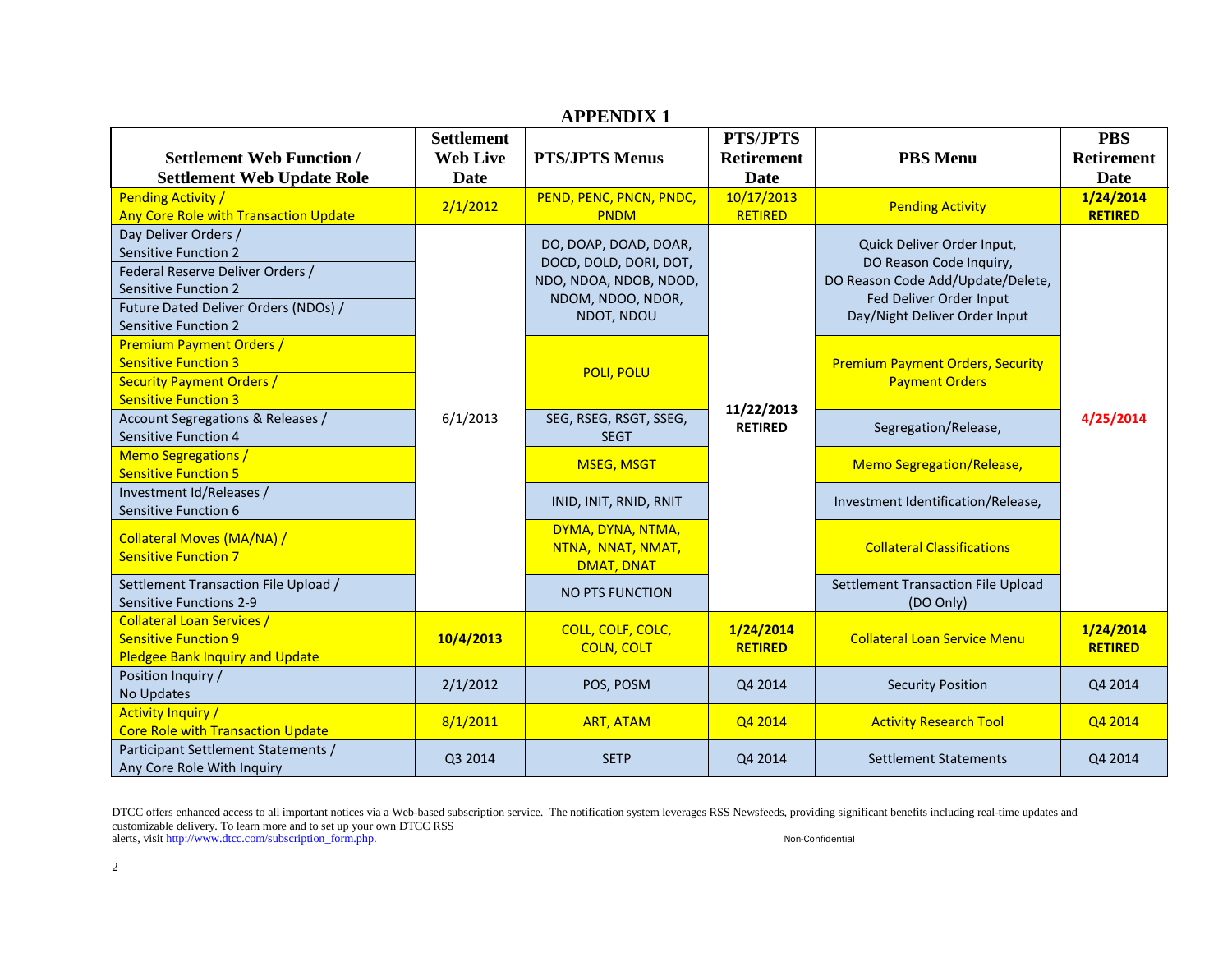# *Important Notice* The Depository Trust Company

# **APPENDIX 2**

#### **About Core Roles**

As outlined in previous notices, there are 4 primary types of access within the Settlement Web: Inquiry, Transaction Update, Approval and Profile Management. Each of these affords different levels of functionality. In order to provide participants with each possible combination of access, we've created 8 "Core Roles". CRS Access Coordinators should assign a single core role (select one from the right) for each user based on the appropriate level of access. The table below provides an explanation of each access type and lists examples of the functionality that each provides. At the industry's request, transaction input roles are governed by Sensitive Functions.

| Inquiry                      | Provides inquiry access to all functions within the<br>Settlement Web                                                                                                                                                                                        | Core Role #4: Inquiry plus<br><b>Profile Management</b>                                                                                     |
|------------------------------|--------------------------------------------------------------------------------------------------------------------------------------------------------------------------------------------------------------------------------------------------------------|---------------------------------------------------------------------------------------------------------------------------------------------|
| <b>Transaction</b><br>Update | Transaction update refers to taking an action on an<br>existing instruction. Common examples include:<br>canceling a pending delivery, holding and releasing a<br>pending delivery, canceling or approving a transaction<br>in RAD, or reclaiming a receive. | Core Role #5: Inquiry plus Transaction<br>Update plus Profile Management<br>Core Role # 6: Inquiry plus Approval<br>plus Transaction Update |
| Approval                     | Provides the ability to approve transactions that are<br>subject to secondary approval and applicable profile<br>creations and modifications An example includes<br>approving RAD limit profile.                                                             | Core Role #7: Inquiry plus Profile<br><b>Management plus Approval</b>                                                                       |
| Profile<br>Management        | Provides the ability to create or modify settlement<br>related profiles. An example is creating a bilateral RAD<br>limit profile.                                                                                                                            | Core Role #8: Inquiry plus Transaction<br>Update plus Approval plus Profile<br>Management                                                   |

## **Additional Functions**

Additional roles have been created to govern access to sensitive or specific functionality in the Settlement Web. The roles are outlined below:

| <b>Additional Role</b>           | <b>DESCRIPTION</b>                                                         |
|----------------------------------|----------------------------------------------------------------------------|
| Pledgee Bank Inquiry Only Access | This role will allow pledgee bank users to inquire on<br>pledgee activity. |

DTCC offers enhanced access to all important notices via a Web-based subscription service. The notification system leverages RSS Newsfeeds, providing significant benefits including real-time updates and customizable delivery. To learn more and to set up your own DTCC RSS alerts, visit [http://www.dtcc.com/subscription\\_form.php.](http://www.dtcc.com/subscription_form.php) Non-Confidential

Core Role #1: Inquiry Only Access

Core Role #2: Inquiry plus Transaction Update

Core Role #3: Inquiry plus Approval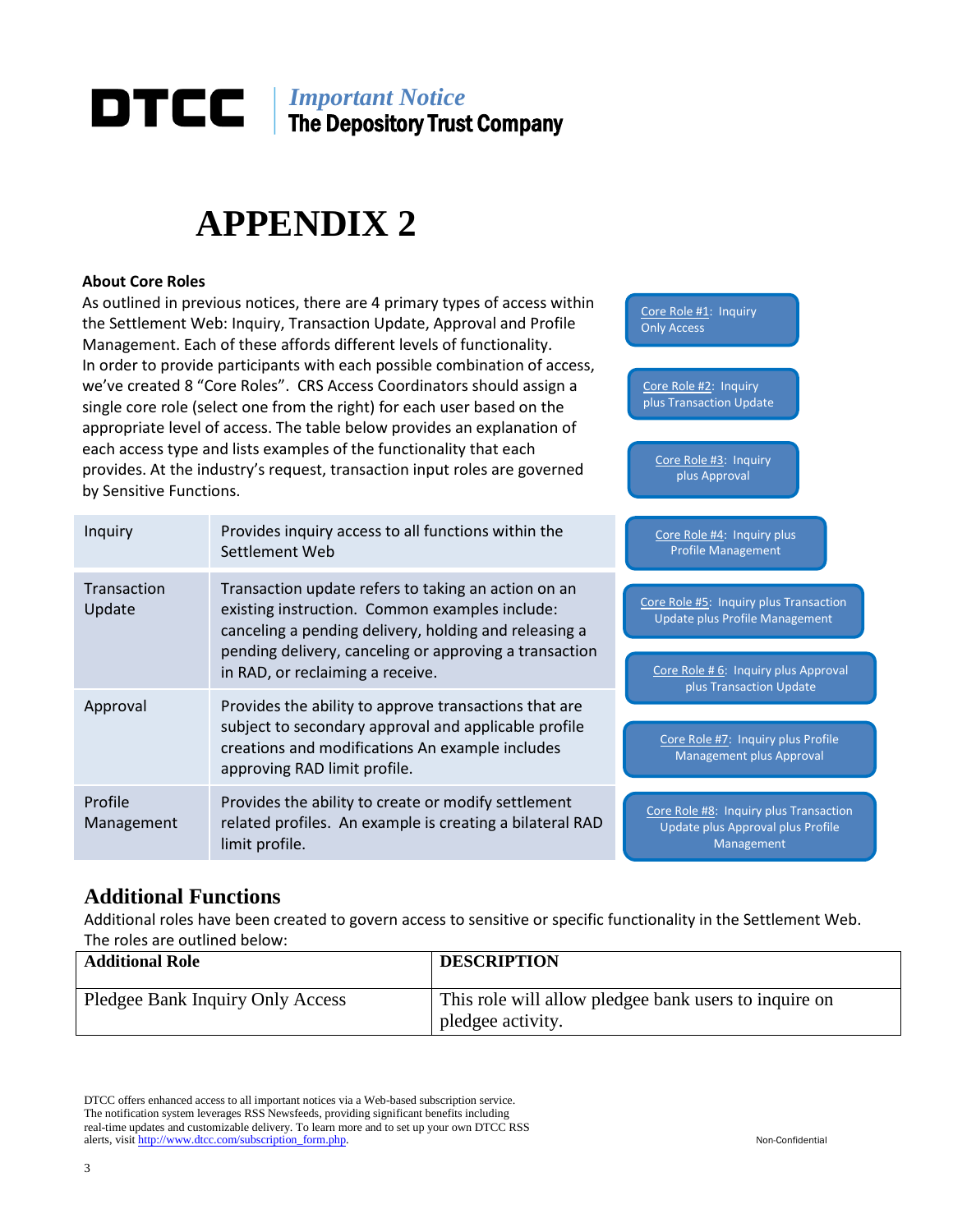| Pledgee Bank Inquiry and Update Access                                                                                  | This role will allow pledgee bank users to inquire on<br>pledgee activity and perform updates, e.g., release request<br>approvals and returns.                                                         |
|-------------------------------------------------------------------------------------------------------------------------|--------------------------------------------------------------------------------------------------------------------------------------------------------------------------------------------------------|
| <b>SENSITIVE FUNCTION 1 - Collateral</b><br>Group Privileges (Add-on to any of the<br>above core roles)                 | Add Collateral Group privileges to the Core Roles.                                                                                                                                                     |
| <b>SENSITIVE FUNCTION 2 - Deliver Order</b><br>Input (Add-on to any of the above core<br>roles)                         | This add-on to the Core Roles will allow a user to submit<br>Deliver Orders via screen or upload in the Settlement Web.                                                                                |
| <b>SENSITIVE FUNCTION 3 - Payment Order</b><br>Input (Add-on to any of the above core<br>roles)                         | This add-on to the Core Roles will allow a user to submit<br>Security Payment Orders (SPOs) or Premium Payment<br>Orders (PPOs) via screen or upload in the Settlement Web.                            |
| <b>SENSITIVE FUNCTION 4 -</b><br>Segregation/Release of Segregation Input<br>(Add-on to any of the above core roles)    | This add-on to the Core Roles will allow a user to move<br>securities to and from their general free account to their<br>segregation account via screen or upload in the Settlement<br>Web.            |
| <b>SENSITIVE FUNCTION 5 - Memo</b><br>Segregation Input (Add-on to any of the<br>above core roles)                      | This add-on to the Core Roles will allow a user to add,<br>delete or overlay their memo segregation counter via screen<br>or upload in the Settlement Web.                                             |
| <b>SENSITIVE FUNCTION 6 - Investment</b><br>ID/Release of Investment ID Input(Add-on<br>to any of the above core roles) | This add-on to the Core Roles will allow a user to move<br>securities to and from their general free account to their<br>Investment ID account via screen or upload in the<br>Settlement Web.          |
| <b>SENSITIVE FUNCTION 7 - MA/NA</b><br>Collateral Movement Input (Add-on to any<br>of the above core roles)             | This add-on to the Core Roles will allow a user to move<br>securities between the collateral designations Minimum<br>Amount (MA) and Net Additions (NA) via screen or upload<br>in the Settlement Web. |
| <b>SENSITIVE FUNCTION 8 - IPA Inquiry</b><br>Privileges (Add-on to any of the above core<br>roles)                      | This add-on to the Core Roles will allow IPA users to<br>inquire on Money Market activity.                                                                                                             |
| SENSITIVE FUNCTION 9 - Pledge /<br><b>Release Request Input</b>                                                         | This add-on to the Core Roles will allow a user to pledge<br>and request release returns via screen or upload in the<br>Settlement Web.                                                                |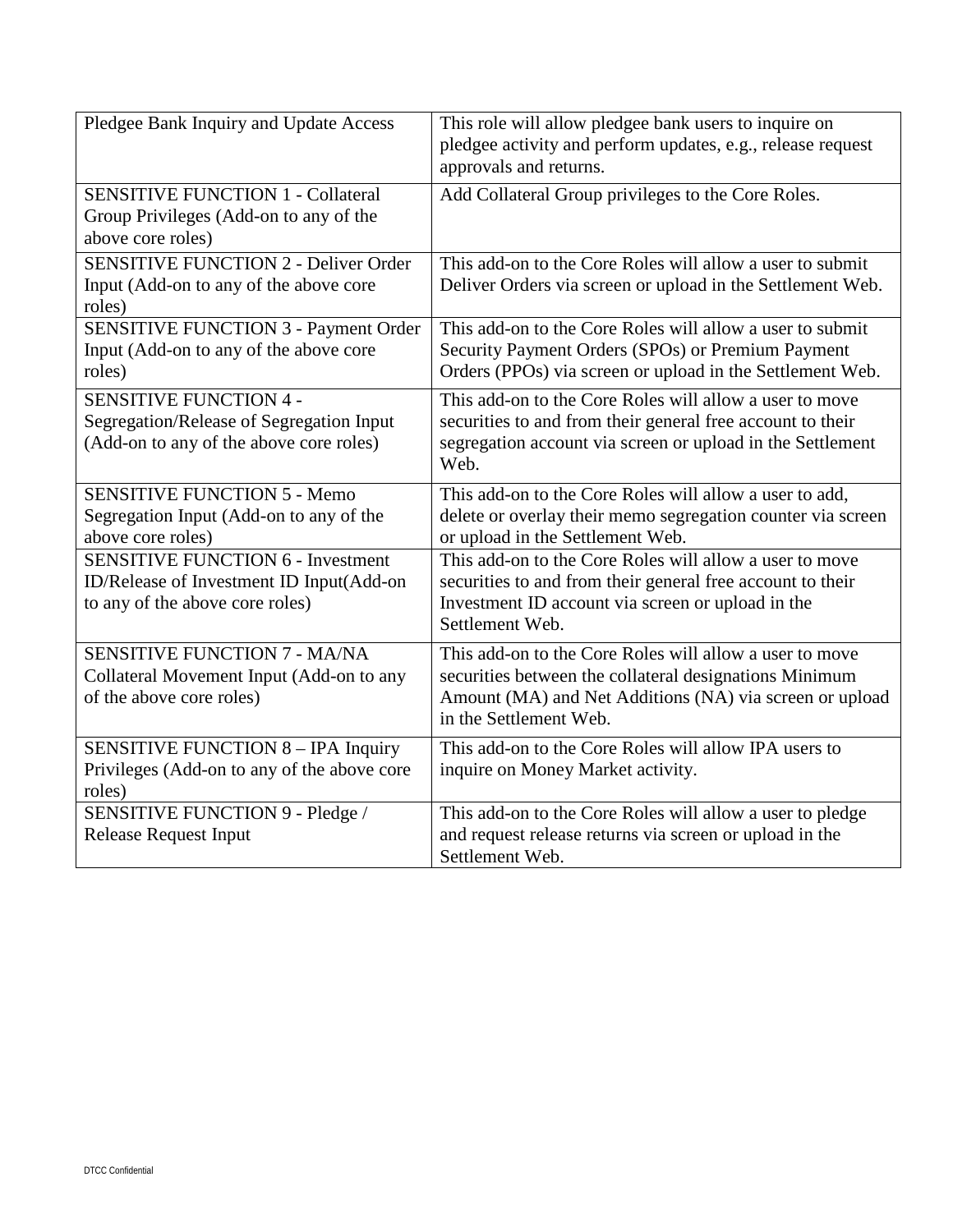# **Appendix 3A: User Walkthrough**

#### **STEP 1. CLAIM YOUR IDs. This step requires users to verify their DTC id.**

a. Log into the PBS portal and click on the "**User Profile Setup**" link.

| C http://localhost:9081/mfportal/mainpage.do - Microsoft Internet Explorer provided by Depository Trust & Clearing Corp<br>Е |                                                                                                                                                                                                                                                                                                                                                                               |  |  |
|------------------------------------------------------------------------------------------------------------------------------|-------------------------------------------------------------------------------------------------------------------------------------------------------------------------------------------------------------------------------------------------------------------------------------------------------------------------------------------------------------------------------|--|--|
| e http://localhost:9081/mfportal/mainpage.do                                                                                 | $+$ $\times$<br>$\rho$ .<br>$\vee$<br>Google                                                                                                                                                                                                                                                                                                                                  |  |  |
| Favorites Tools Help<br>Edit<br>View<br>File                                                                                 |                                                                                                                                                                                                                                                                                                                                                                               |  |  |
| ✿<br>47<br>http://localhost:9081/mfportal/mainpage.do                                                                        | $\rightarrow$<br>● · ② Page · ③ Tools ·<br>$\circ$ $\circ$                                                                                                                                                                                                                                                                                                                    |  |  |
| <b>The Depository Trust &amp; Clearing Corporation</b>                                                                       |                                                                                                                                                                                                                                                                                                                                                                               |  |  |
| <b>Welcome, a0001111</b>                                                                                                     | <b>Change Password</b><br>Thursday, Decemb                                                                                                                                                                                                                                                                                                                                    |  |  |
| My Actions                                                                                                                   | Announcement                                                                                                                                                                                                                                                                                                                                                                  |  |  |
| <b>Open Tasks</b>                                                                                                            | <b>Self Service Password Management System</b>                                                                                                                                                                                                                                                                                                                                |  |  |
| User Profile Setup - Enter your user profile                                                                                 | Do you want the power to reset your own password?                                                                                                                                                                                                                                                                                                                             |  |  |
| My Access<br>PBS - Participant Browser Services Link                                                                         | Get registered for Self Service Password Management, control the ability to reset<br>own password and SAVE TIME !!<br>Please click on the link below and follow the easy step by step instructions.<br>Self Service Password Management System<br>If you have any questions, please contact DTCC Customer Support at:<br>888-382-2721 option 1, then option 1 (US and Canada) |  |  |
| ∢                                                                                                                            |                                                                                                                                                                                                                                                                                                                                                                               |  |  |
| Done                                                                                                                         | Local intranet<br><b>4 100%</b>                                                                                                                                                                                                                                                                                                                                               |  |  |

b. Enter your personal profile information as prompted and click "**Continue.**" This information will be used to register this ID in your name and will indicate to your Access Coordinator that you "own" this ID.

|                                                                                       | USER PROFILE ENTRY               |        |
|---------------------------------------------------------------------------------------|----------------------------------|--------|
| User id: 021990AB                                                                     |                                  |        |
|                                                                                       | Company: PTS TRAINING ACCOUNT    | $\pm$  |
| Fill in your user information (Data required for fields with * ):                     |                                  |        |
| <b>First Name:</b>                                                                    |                                  |        |
| <b>Last Name:</b>                                                                     | 180                              |        |
| <b>Telephone:</b>                                                                     | * Numeric only!                  |        |
| <b>Telephone Extension:</b>                                                           | Numeric only!                    |        |
| E-mail:                                                                               |                                  | $\pm$  |
| E-mail(again):                                                                        |                                  | $\ast$ |
| To submit your profile please click "Continue"                                        |                                  |        |
| DTCC Confid: If you do not wish to complete your profile at this time, click "Cancel" |                                  |        |
|                                                                                       | <b>Continue</b><br><b>Concol</b> |        |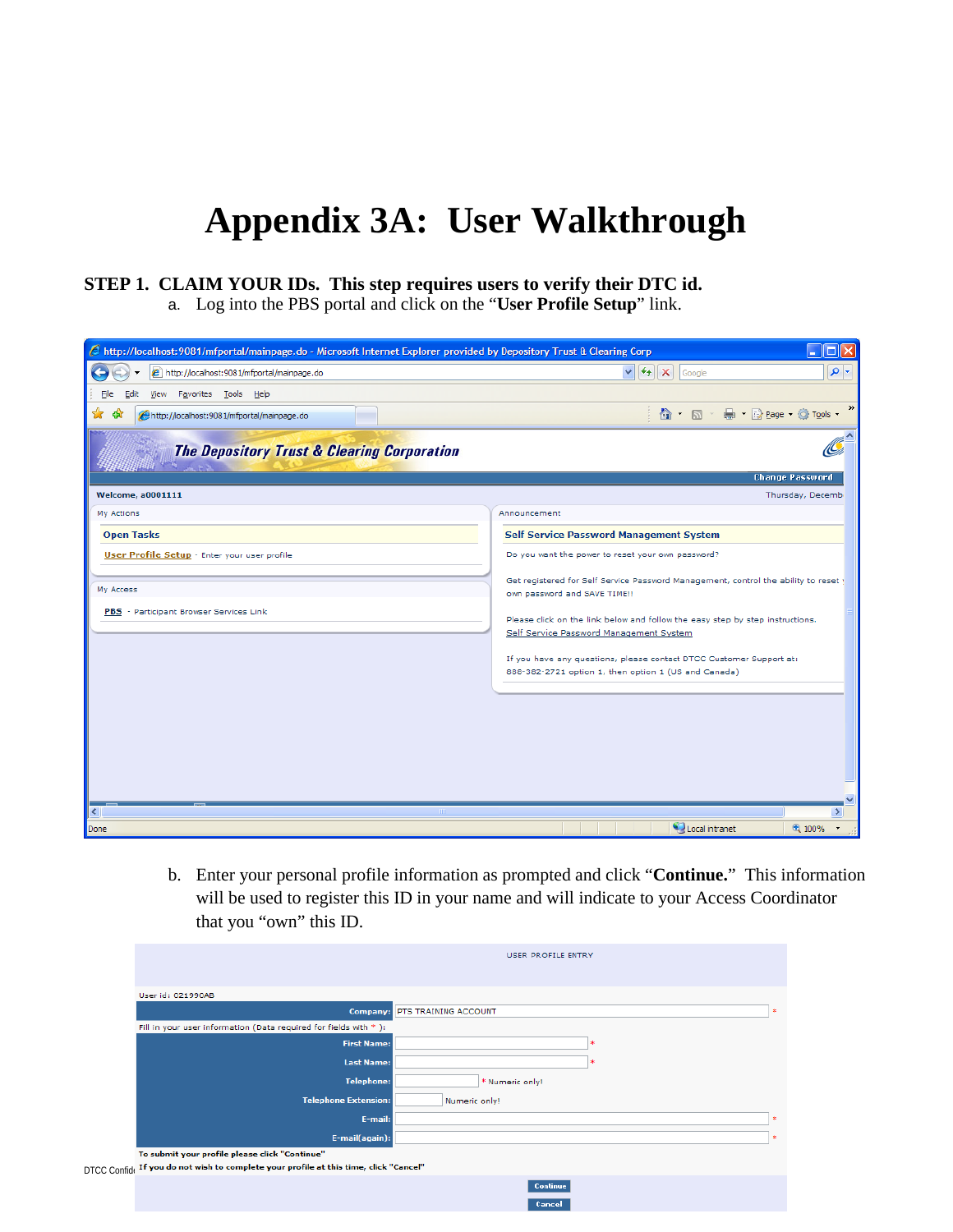c. The Confirmation screen will display what you just entered. Verify that everything is correct and then click "Submit". If there are changes needed here you need to click the Edit button, make the changes and then click Continue again before clicking Submit.

|                                                                                                                                       |                                                                                                     | <b>USER PROFILE CONFIRMATION</b> |  |  |
|---------------------------------------------------------------------------------------------------------------------------------------|-----------------------------------------------------------------------------------------------------|----------------------------------|--|--|
|                                                                                                                                       | User id: 021990AB                                                                                   |                                  |  |  |
|                                                                                                                                       | Company:                                                                                            | PTS TRAINING ACCOUNT             |  |  |
|                                                                                                                                       | <b>First Name: John</b>                                                                             |                                  |  |  |
|                                                                                                                                       |                                                                                                     |                                  |  |  |
|                                                                                                                                       | <b>Last Name: Cash</b>                                                                              |                                  |  |  |
|                                                                                                                                       | <b>Telephone:</b>                                                                                   | 8138484848484                    |  |  |
|                                                                                                                                       | <b>Extension:</b>                                                                                   |                                  |  |  |
|                                                                                                                                       |                                                                                                     | USER PROFILE COMPLETION          |  |  |
|                                                                                                                                       | User id: 021990AB                                                                                   |                                  |  |  |
|                                                                                                                                       |                                                                                                     | Company: PTS TRAINING ACCOUNT    |  |  |
|                                                                                                                                       | <b>First Name: John</b>                                                                             |                                  |  |  |
|                                                                                                                                       | <b>Last Name:</b> Cash                                                                              |                                  |  |  |
|                                                                                                                                       |                                                                                                     | Telephone: 8138484848484         |  |  |
|                                                                                                                                       | <b>Extension:</b>                                                                                   |                                  |  |  |
|                                                                                                                                       |                                                                                                     | E-mail: jlovetere@dtcc.com       |  |  |
|                                                                                                                                       | Thank you for submitting your user information for this ID.                                         |                                  |  |  |
| Your request has been submitted to your Access Coordinator (AC) for review.                                                           |                                                                                                     |                                  |  |  |
|                                                                                                                                       | You will receive an email with instructions on next steps after your AC has completed their review. |                                  |  |  |
| If you have questions about this request, encounter a problem or do not receive an email outlining next steps please contact your AC. |                                                                                                     |                                  |  |  |
| If your AC is unavailable, or you are not sure who your AC is then contact the Customer Support Center.                               |                                                                                                     |                                  |  |  |
|                                                                                                                                       | U.S. and Canada Callers: 888-382-2721 (Select option 5 then 2)                                      |                                  |  |  |
|                                                                                                                                       | International Callers: 212-855-8099 (Select option 5 then 2)                                        |                                  |  |  |
|                                                                                                                                       |                                                                                                     | <b>Close</b>                     |  |  |

d. Once you have submitted your information to claim the ID, you should receive a message stating "Thank you for submitting your user information for this ID." At this point you should notify your Access Coordinator that your ID has been claimed and it requires his or her approval. **Close all Internet Explorer browser windows.**

#### **STEP 2. COMPLETING YOUR REGISTRATION**

You will receive an email with the subject "User Profile Approved" once your Access Coordinator has approved your ID. At this point you need to complete your registration.

- a. Login to PBS as you do today to access the mainframe portal.
- b. Under "Open Tasks" you should now see a link that states "Click here to complete your registration!!!" Click on this link.

|  | Welcome, John Cash                                                    |
|--|-----------------------------------------------------------------------|
|  | My Actions                                                            |
|  | <b>Open Tasks</b>                                                     |
|  | Click here to complete your registration!!! - Registration Completion |
|  |                                                                       |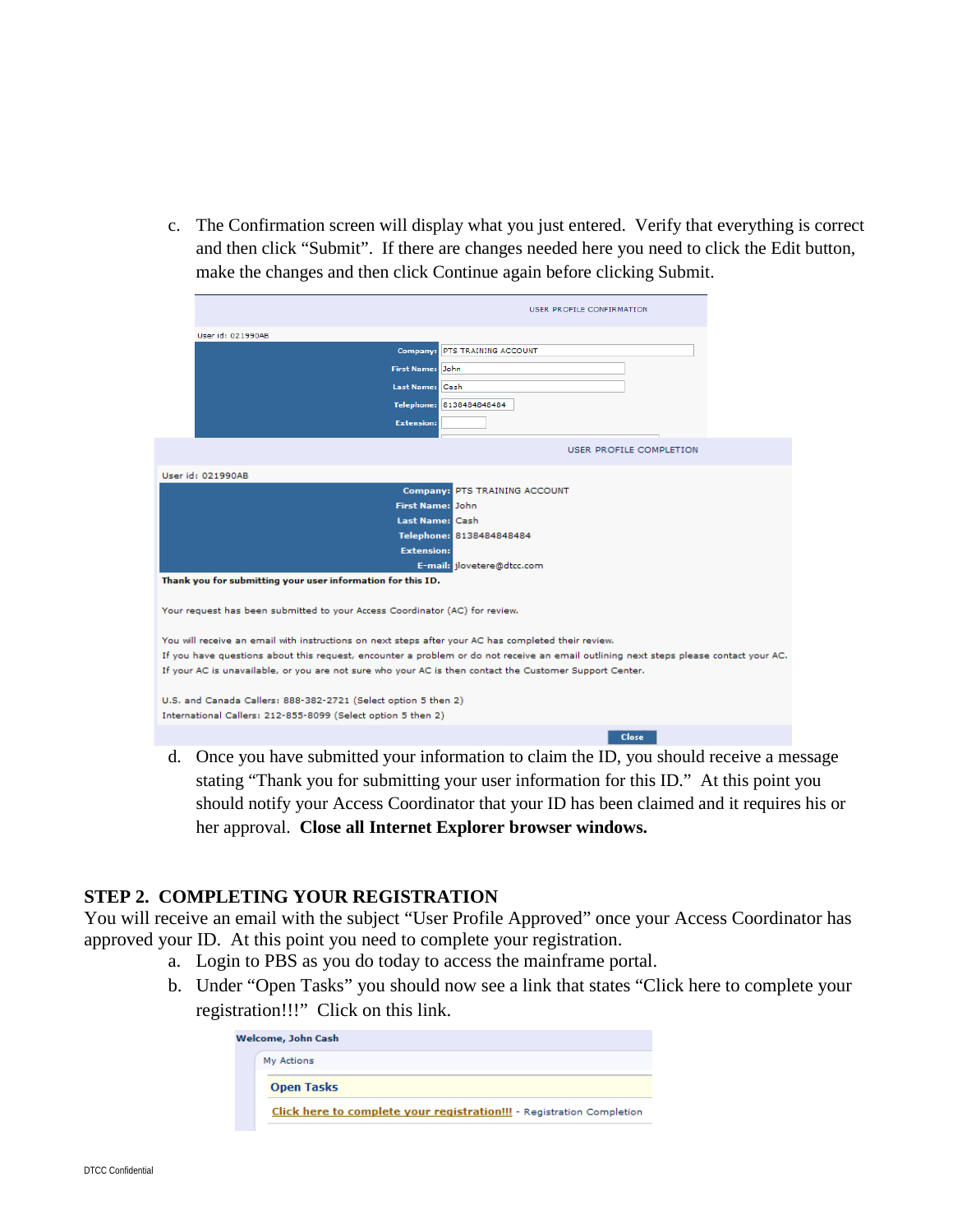c. Once you click the link, you will be asked to answer three hint questions. Select a question and enter an answer for all three questions and then click the Submit button.

| <b>Home Hint Questions and Answers</b> |                                                                                                                                                                                                                                                              |
|----------------------------------------|--------------------------------------------------------------------------------------------------------------------------------------------------------------------------------------------------------------------------------------------------------------|
|                                        | Please select three hint questions and enter your answers. Answers to these<br>hint questions can ONLY contain spaces, letters, and numbers. If you ever<br>need to call DTCC for customer support, we will use these questions to confirm<br>your identity. |
|                                        | Not all questions apply to all users. Please select questions that apply to you<br>AND your answers will be easy to remember. For security reasons, NEVER<br>write your answers down.                                                                        |
|                                        | * Question 1:<br>$\blacktriangledown$<br>[Select a Question]                                                                                                                                                                                                 |
|                                        | * Answer 1:                                                                                                                                                                                                                                                  |
|                                        | * Question 2:<br>$\vee$<br>[Select a Question]                                                                                                                                                                                                               |
|                                        | * Answer 2:                                                                                                                                                                                                                                                  |
|                                        | * Question 3:<br>$\checkmark$<br>[Select a Question]                                                                                                                                                                                                         |
|                                        | $*$ Answer $3:$                                                                                                                                                                                                                                              |
|                                        | Submit                                                                                                                                                                                                                                                       |

d. Once you've completed your hint questions you will see a screen that states "Congratulations! You have successfully completed your registration." **At this point** 

## **you should close all of your Internet Explorer Browser windows.**

You have now completed your registration. However, until your ID is provisioned with the Settlement Web product you will not be able to access the product. Ask your Access Coordinator to assign the product.

You should receive an email notifying you that your ID has been provisioned with the product once your Access Coordinator provisions your ID. The email will contain the subject "DTCC User ID Update: COMPLETED." At this time you can proceed to login to PBS as you do today and you should see a link under "Available Production Products" for SW. To access Settlement Web, click on the SW link and the product will launch.

| <b>Available Production Products</b> |
|--------------------------------------|
| PBS - Participant Browser Services   |
| <b>SW</b> - The Settlement Web       |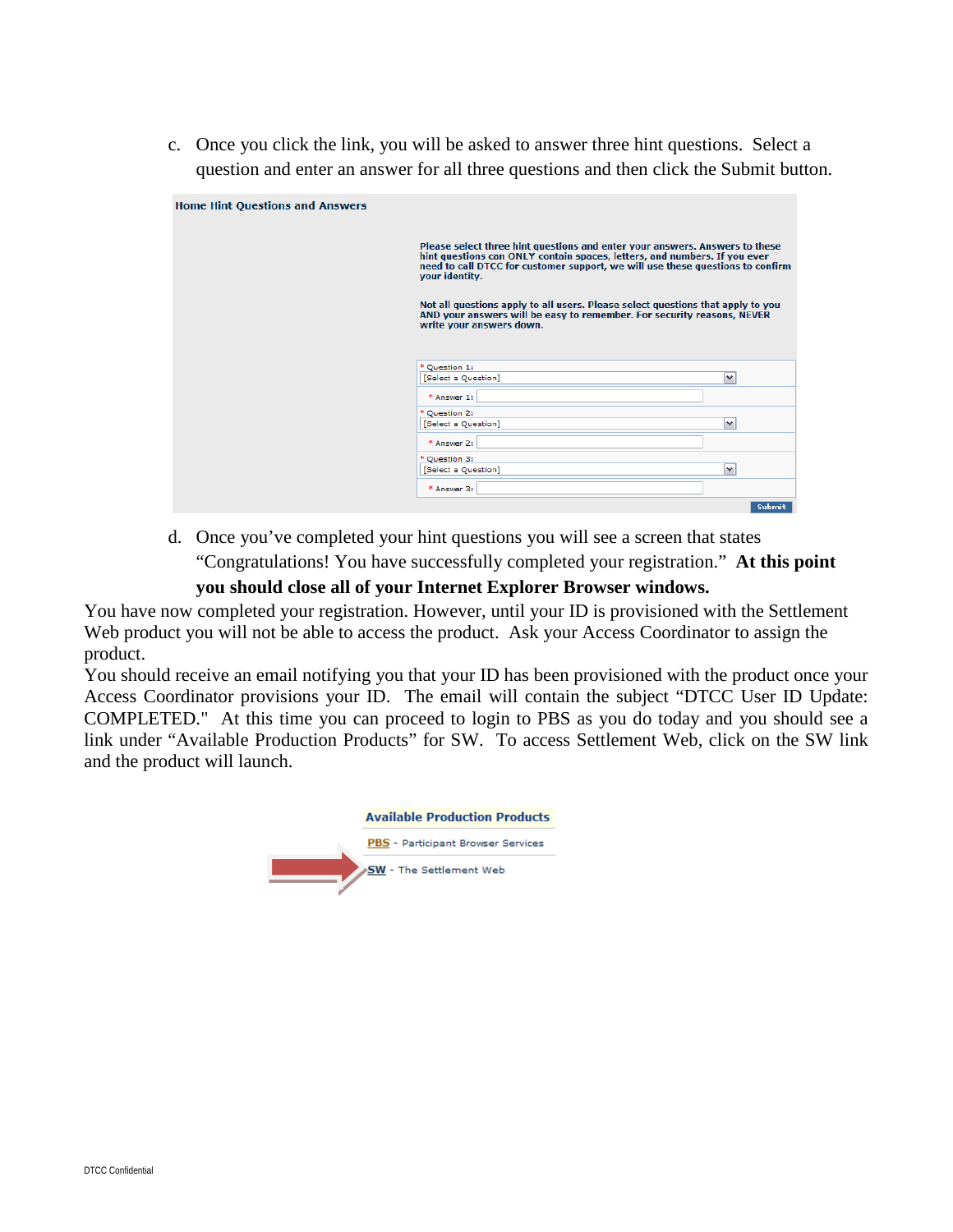# **Appendix 3B: AC Walkthrough**

**As an Access Coordinator you assume the following Responsibilities:**

- **1) Verify Claimed Mainframe ID requests**
- **2) Assign the Settlement Web to users**
- **3) Assign a core role to each user**
- **4) Assign participant account numbers to each user**

### **Step 1. Verifying and Approving Claimed Mainframe ID**

Before you can actually assign the SW product to a user they must first submit a "claim" on their ID by registering it in their name. The following steps outline how you can verify and approve a claimed ID so that it may be provisioned with the SW product.

- a. Log into CRS.
- b. The User menu is used to create/modify/disable/enable and delete User ID's as well as Reset Passwords. Move your mouse over the User menu and click on Claim ID Requests to see if there are any mainframe ID's awaiting approval.

**NOTE: If this screen does not display any items, there are no pending ID claim requests.**

- c. If there are ID's listed on this screen you can either click the Approve checkbox or click the Reject checkbox and then click Submit. This allows you to confirm or reject the specific PBS ID attached to a user. You should review the information to ensure it is accurate prior to approving/rejecting. **NOTE: If you choose to reject you will be required to enter a Reject Reason in the field and this will be sent back to the user explaining why they were rejected.**
- d. Once you have approved an ID it is then eligible to be provisioned with the Settlement Web product.

### **Step 2. Provisioning a Mainframe ID in CRS for Settlement Web**

- a. Log into CRS using your existing login and password.
- b. Move your mouse over the User menu and click on Manage User. Click the radio button to the left of the "Search Existing User" heading and enter the user ID you'd like to provision – then click continue.

| $\circ$ | <b>Create New User</b>      |          |          |
|---------|-----------------------------|----------|----------|
|         | <b>Email Address:</b>       | ∗        |          |
| $\odot$ | <b>Search Existing User</b> |          |          |
|         | User ID:                    | 021990ao |          |
|         | <b>Email Address:</b>       |          |          |
|         | <b>First Name:</b>          |          |          |
|         | <b>Last Name:</b>           |          |          |
| Cancel  | Reset                       |          | Continue |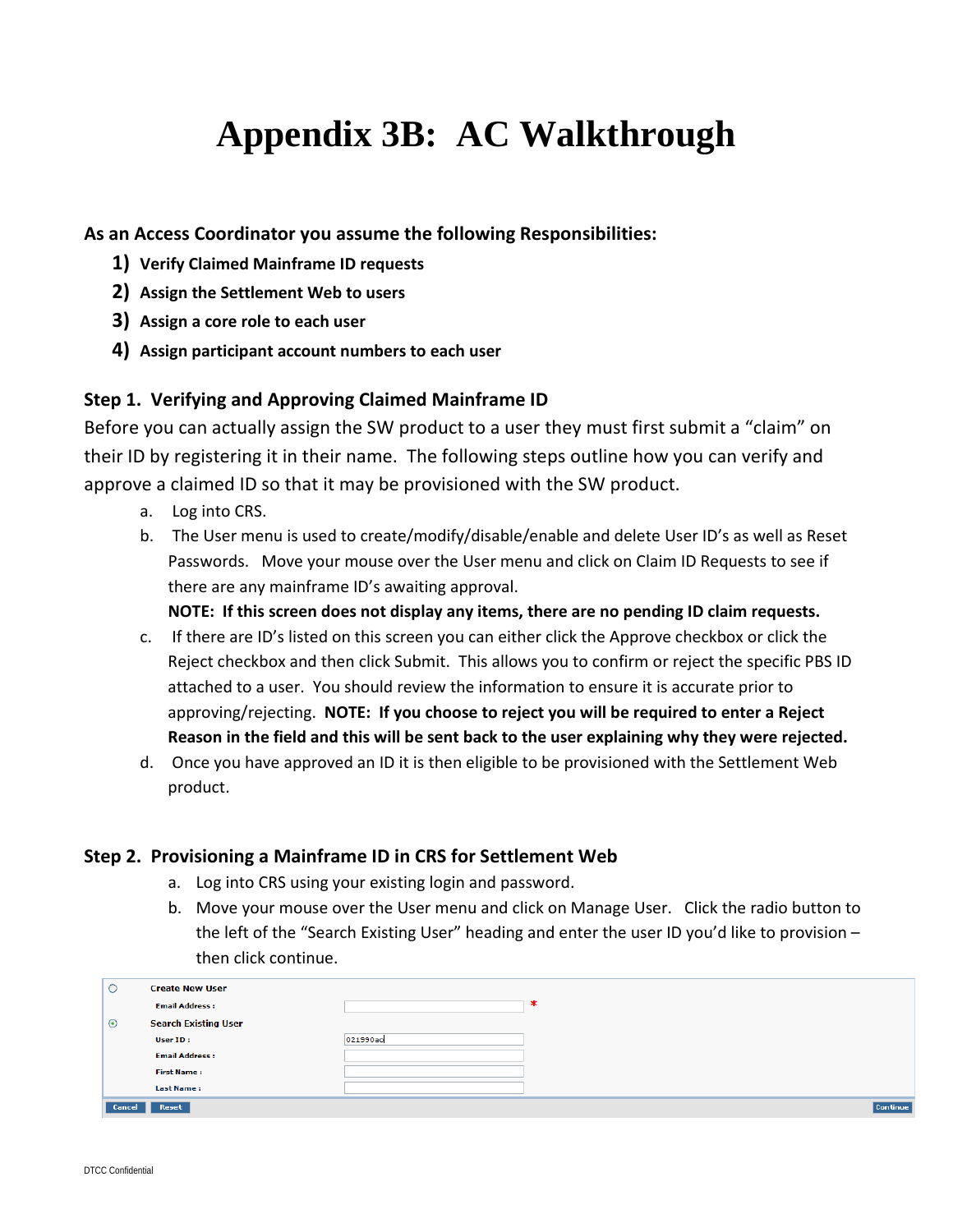c. After clicking continue you should be presented with the user information screen. If everything is correct here, click the Add New Products button. NOTE: If you are presented with a Warning simply click the Continue button

#### **Add New Products**

d. Expand the Clearance & Settlement section by clicking on the Plus symbol and you will see the Settlement Web product. To provision a user as an Operator, click the checkbox in the Operator column for Production and click Continue. To provision a user as an Access Coordinator you would select the checkbox in that column.

| <b>Manage User</b>                | Select Product(s)                                            |                                                                                                                  |             |                         |                           |
|-----------------------------------|--------------------------------------------------------------|------------------------------------------------------------------------------------------------------------------|-------------|-------------------------|---------------------------|
| 1. User ID<br>2. User Information | <b>First Name:</b><br><b>Last Name:</b><br><b>Telephone:</b> | Email Address: jlovetere@dtcc.com<br>Company Name: PTS TRAINING ACCOUNT<br>John<br>Lovetere<br>1-8134701501 Ext: |             |                         |                           |
| 3. Select Products                |                                                              |                                                                                                                  |             |                         |                           |
| 4. Entitlements                   |                                                              | $\Box$ Clearance & Settlement                                                                                    | Environment | Operator                | <b>Access Coordinator</b> |
| a. Roles                          |                                                              |                                                                                                                  |             |                         |                           |
|                                   |                                                              |                                                                                                                  | Production  | $\overline{\mathbf{v}}$ |                           |
| 5. Confirmation                   |                                                              | <b>Settlement WEB</b>                                                                                            |             |                         |                           |
|                                   |                                                              |                                                                                                                  |             |                         |                           |
|                                   |                                                              | $\pm$ Customer Registration System                                                                               |             |                         |                           |

### **Step 3. Assign a Core Role to Each User**

You are now faced with selecting the role for the user ID. Select a **single core role** for the user by clicking the appropriate box and click continue. The sensitive function can be added to any role.

| <b>Manage User</b>                                      | Select Role(s)                                                                                                                                                     |                                |
|---------------------------------------------------------|--------------------------------------------------------------------------------------------------------------------------------------------------------------------|--------------------------------|
| 1. User ID<br>2. User Information<br>3. Select Products | Email Address: jlovetere@dtcc.com<br>Company Name: PTS TRAINING ACCOUNT<br><b>First Name:</b><br>John<br>Last Name:<br>Lovetere<br>Telephone:<br>1-8134701501 Ext: |                                |
|                                                         | Product:<br><b>Settlement WEB</b>                                                                                                                                  |                                |
| 4. Entitlements                                         | Roles:                                                                                                                                                             |                                |
| a. Roles                                                | CORE ROLE 1 - Inquiry Only Access<br>CORE ROLE 2 - Inquiry PLUS Transaction Submission/Update                                                                      |                                |
| b. Account Groups                                       | CORE ROLE 3 - Inquiry PLUS Approval                                                                                                                                |                                |
| 5. Confirmation                                         | CORE ROLE 4 - Inquiry PLUS Profile Management                                                                                                                      |                                |
|                                                         | CORE ROLE 5 - Inquiry PLUS Transaction Submission/Update PLUS Profile Management                                                                                   |                                |
|                                                         | CORE ROLE 6 - Inquiry PLUS Approval PLUS Transaction Submission/Update                                                                                             |                                |
|                                                         | CORE ROLE 7 - Inquiry PLUS Profile Management PLUS Approval                                                                                                        |                                |
|                                                         | CORE ROLE 8 - Inquiry PLUS Transaction Submission/Update PLUS Approval PLUS Profile Management                                                                     |                                |
|                                                         | SENSITIVE FUNCTION 1 - Collateral Group Privileges (Add-on to above core roles)                                                                                    |                                |
|                                                         | Reset<br><b>Cancel</b>                                                                                                                                             | <b>Continue</b><br><b>Back</b> |